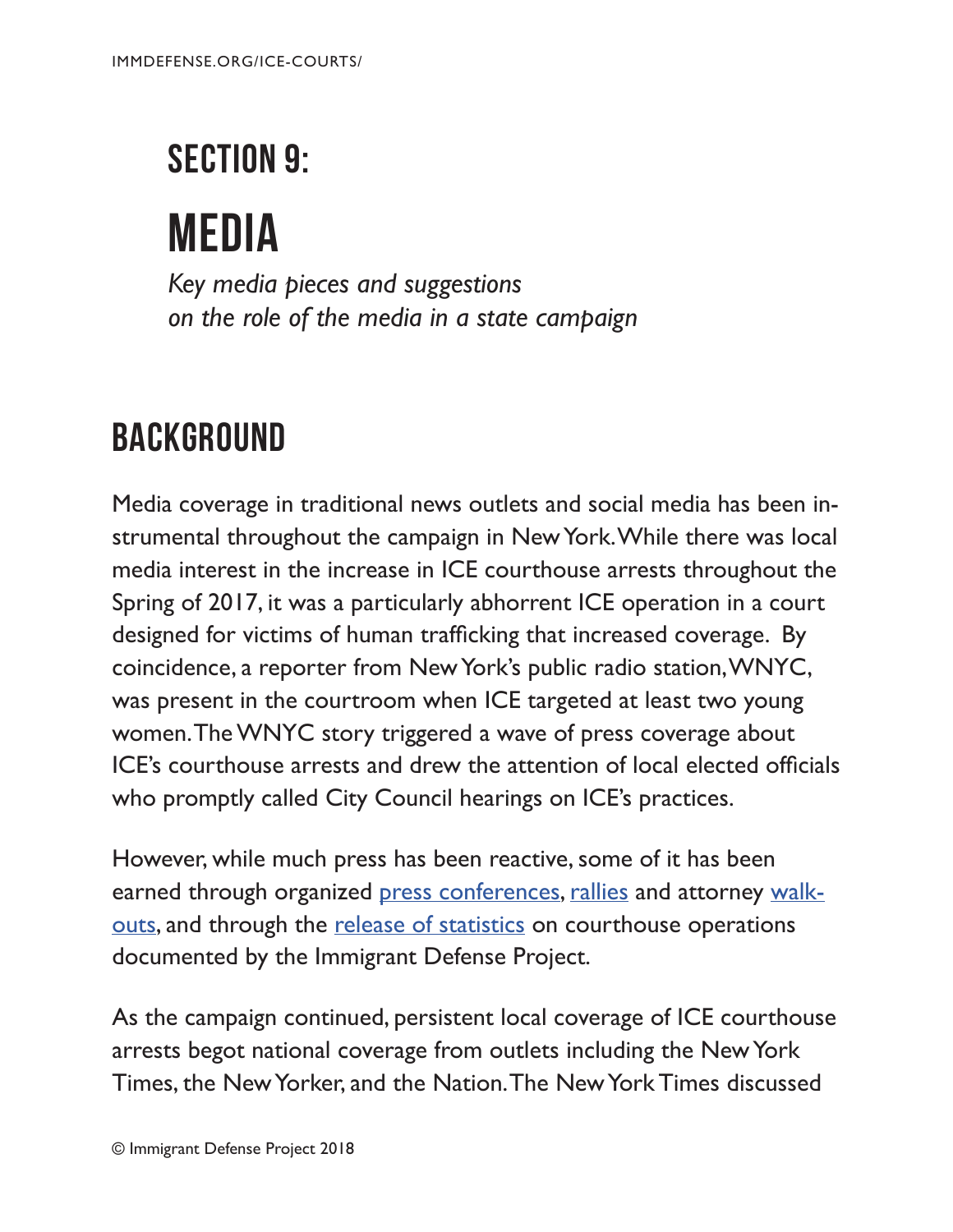the impact of courthouse arrests on the work of a local prosecutor's office. In-depth coverage from the New Yorker helped to expose some of ICE's underhanded tactics in stalking domestic violence survivors to court and also discussed the disturbing implications of ICE arrests on the constitutional rights of noncitizens.

While traditional media has played a signifcant role in putting pressure on ICE and the New York Office of Court Administration, social media (#ICEoutofcourts) has also been critical. As ICE operations have persisted, some public defenders have started using twitter to document what ICE is doing in the courts. Tweets from public defenders began to evolve into a defacto alert system for advocates throughout New York City. Social media has also increasingly become an organizing tool for advocates who have staged numerous walk-outs at courts around New York City to protest ICE arrests. Because many traditional media outlets now look to twitter for the latest breaking news, tweets from advocates have often been an important source for reporters. In one incident, a public defender tweeted that he observed several plainclothes ICE agents staking out the Brooklyn Criminal Court. Several reporters rushed to the court and confronted the agents who refused to identify themselves.

Finally, strategically placed opinion pieces have helped to draw attention to ICE courthouse arrests and give voice to important perspectives. Several immigration law experts have published op-eds highlighting the grave threat that these arrests pose to constitutional rights. Elected officials have also bylined pieces that make the case for state level legislation that could limit ICE's operation in the courts.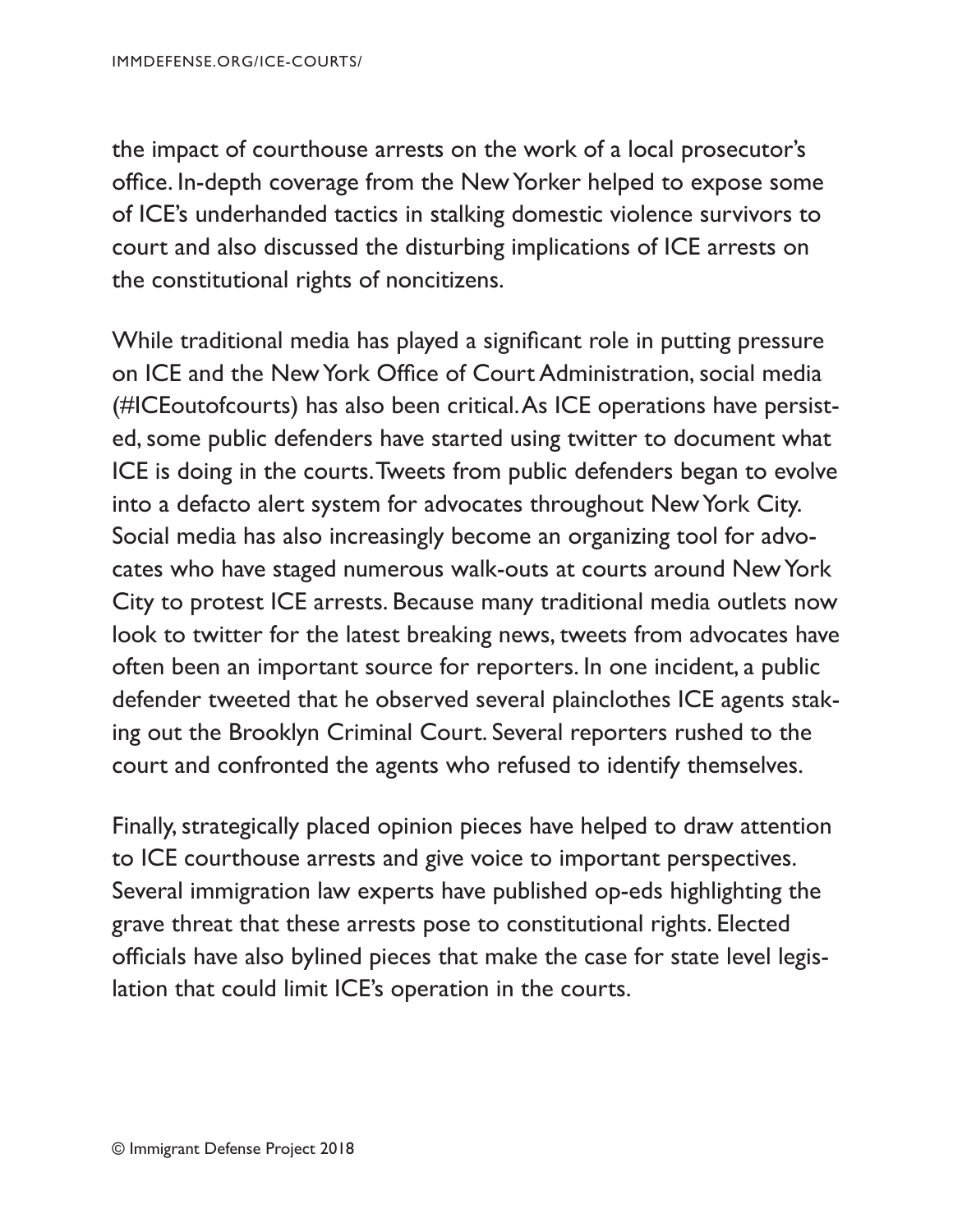## **Resources**

### *Traditional Media*

[Michael Gordon, "A mother and son turned up for a domes](https://www.charlotteobserver.com/news/local/crime/article215232500.html)[tic violence case. Then ICE arrested them." The Charlotte](https://www.charlotteobserver.com/news/local/crime/article215232500.html)  [Observer \(](https://www.charlotteobserver.com/news/local/crime/article215232500.html)Jul. 20, 2018)

"Maria was scheduled to be in court on July 9 as the defendant in a misdemeanor criminal complaint fled by her former fance. That case had been preceded by a domestic-violence complaint in which the 16-year-old son had accused the former fance of severely beating him."

Michelle Chen, "Why is ICE Arresting Immigrants in Court," [The Nation](https://www.thenation.com/article/why-is-ice-arresting-immigrants-in-new-york-citys-courts/) (Dec. 3, 2017)

"[T]he menace ICE poses in local courtrooms actually capitalizes on the endemic [dysfunctionality](https://www.nytimes.com/2017/02/15/opinion/sanctuary-cities-in-name-only.html?_r=1) of New York's criminal-justice system, which enmeshes many vulnerable communities in a cycle of surveillance and punishment. A criminal-justice system that systematically abuses communities of color, advocates say, brings trouble enough for the city's black and brown communities, so immigrants are doubly exposed to the federal government's deportation drive."

Steve Coll, "When a Day in Court is a Trap for Immigrants," [The New Yorker](https://www.newyorker.com/news/daily-comment/when-a-day-in-court-is-a-trap-for-immigrants) (Nov. 8, 2017)

Describes an ICE operation targeting a father attending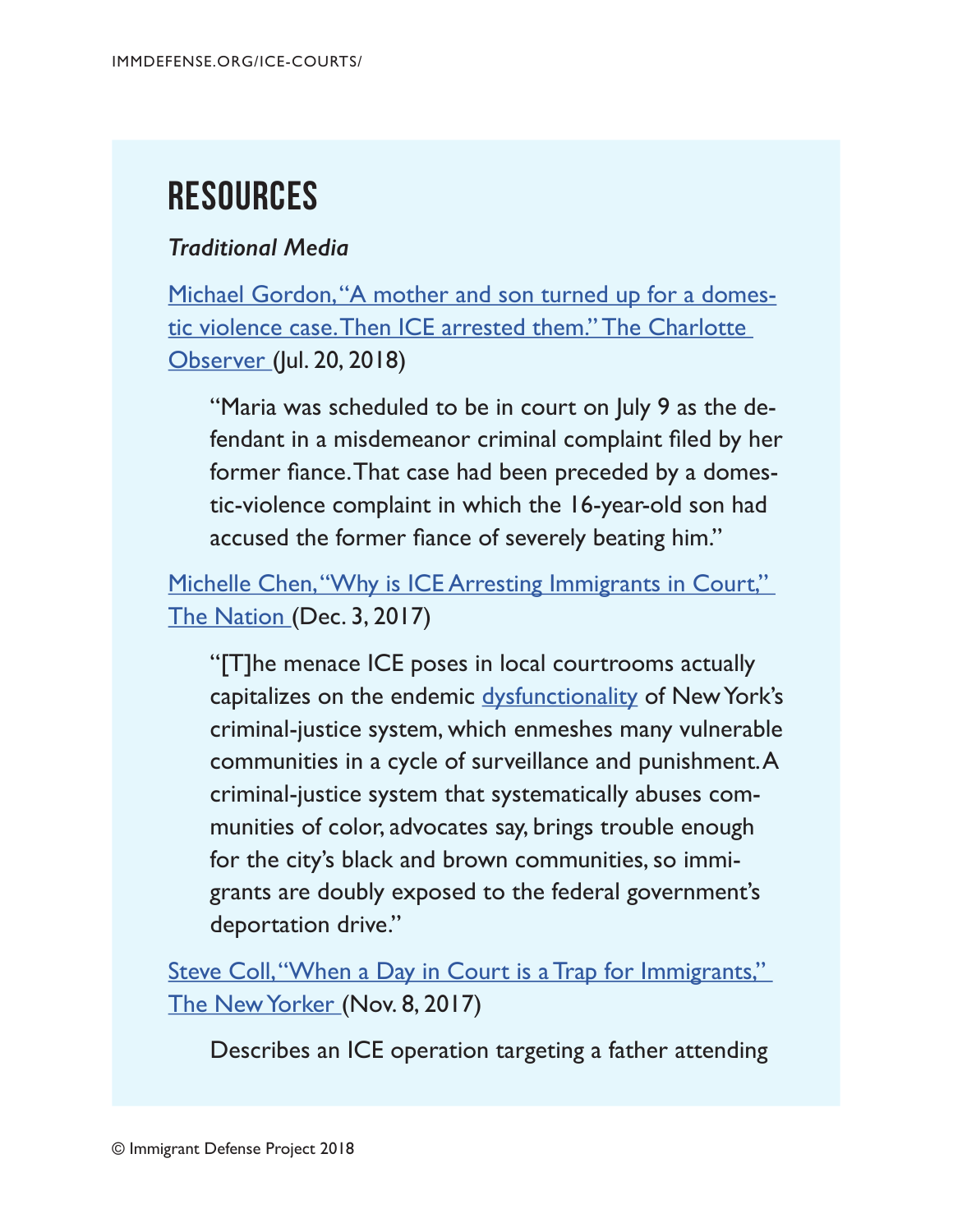Family Court and discusses implications for constitutional rights of litigants.

"One of the most disturbing aspects of "interior enforcement" of the immigration laws—meaning arrests and detentions carried out far from the American border, typically by ICE agents—is that the actions can pollute the administration of justice and undermine the rights that the Constitution affords all criminal defendants, whether they are U.S. citizens or not".

[James Queally, "Fearing deportation, many domestic violence](http://www.latimes.com/local/lanow/la-me-ln-undocumented-crime-reporting-20171009-story.html)  [victims steering clear of police and courts," Los Angeles](http://www.latimes.com/local/lanow/la-me-ln-undocumented-crime-reporting-20171009-story.html)  [Times \(](http://www.latimes.com/local/lanow/la-me-ln-undocumented-crime-reporting-20171009-story.html)Oct. 9, 2017)

Describes steep declines in the reporting of domestic violence from Latinos in Los Angeles, San Diego, San Francisco, and Houston, Texas.

Everton Bailey, Ir., "ICE agents mistakenly try to grab Latino [county worker near courthouse," Oregonian \(](https://www.oregonlive.com/hillsboro/index.ssf/2017/09/ice_mistakenly_tries_to_grab_l.html)Sept. 19, 2017)

Links to video of ICE agents trying to arrest a Latino county worker near a courthouse who is a U.S. citizen. The incident prompted this **ACLU** lawsuit.

[Leon Neyfakh, "Secret Police," Slate](http://www.slate.com/articles/news_and_politics/jurisprudence/2017/09/plainclothes_ice_agents_in_brooklyn_refused_to_identify_themselves.html) (Sept. 14, 2017)

Reporter gives frsthand account of his encounter with plainclothes ICE agents outside of a Brooklyn court during which agents refuses to identify themselves.

Liz Robbins, "A Game of Cat and Mouse with High Stakes: [Deportation," New York Times](https://www.nytimes.com/2017/08/03/nyregion/a-game-of-cat-and-mouse-with-high-stakes-deportation.html) (Aug. 3, 2017)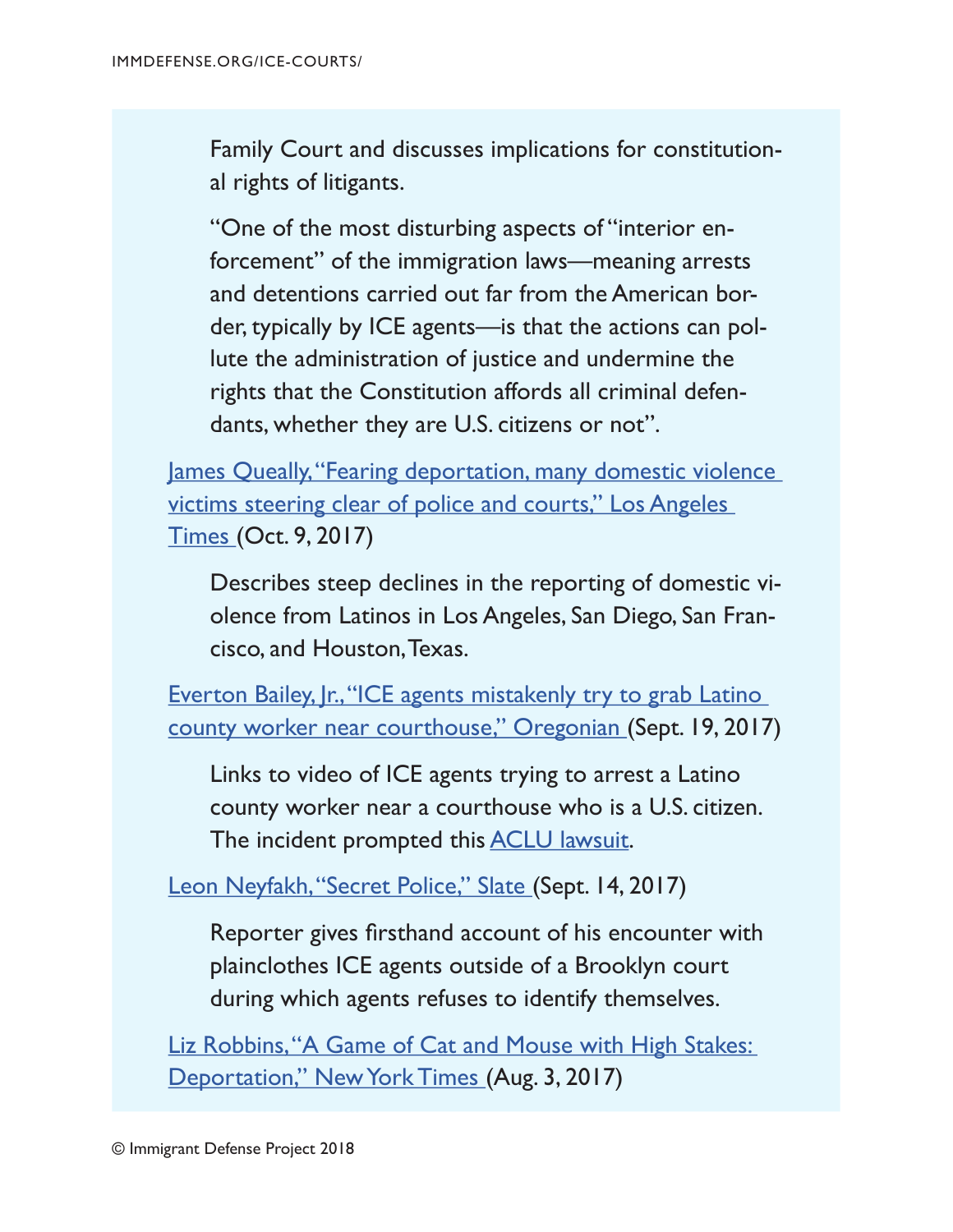Examines the impact of ICE courthouse arrests on local prosecutors in New York City.

Discusses the creative strategies public defenders use to protect clients at risk of an ICE courthouse arrest.

Beth Fertig, "When ICE shows up in Human Trafficking [Court," WNYC \(](http://www.wnyc.org/story/when-ice-shows-court/)June 22, 2017)

Feature-length piece providing a frsthand description of an ICE operation in a court designed for victims of human trafficking.

[Jonathan Blitzer, "The Woman Arrested by ICE in a Court](https://www.newyorker.com/news/news-desk/the-woman-arrested-by-ice-in-a-courthouse-speaks-out)[house Speaks Out," The New Yorker](https://www.newyorker.com/news/news-desk/the-woman-arrested-by-ice-in-a-courthouse-speaks-out) (Feb. 23, 2017)

Investigative piece on ICE arrest of a transgender woman who sought protective order in court. Reveals key details on ICE's tactics including the use of an abuser's tip to track down the woman they arrested.

### *Op-Eds*

[Eric Gonzalez and Judy Harris Kluger, "How ICE harms the](http://www.nydailynews.com/opinion/ny-oped-how-ice-harms-the-justice-system-20180801-story.html)  [justice system: The feds' aggressive tactics in our courthous](http://www.nydailynews.com/opinion/ny-oped-how-ice-harms-the-justice-system-20180801-story.html)[es are emboldening violent criminals" NY Daily News](http://www.nydailynews.com/opinion/ny-oped-how-ice-harms-the-justice-system-20180801-story.html) (Aug. 2, 2018)

The Brooklyn district attorney and the executive director of Sanctuary for Families explain why ICE courthouse arrests endanger victims of violence.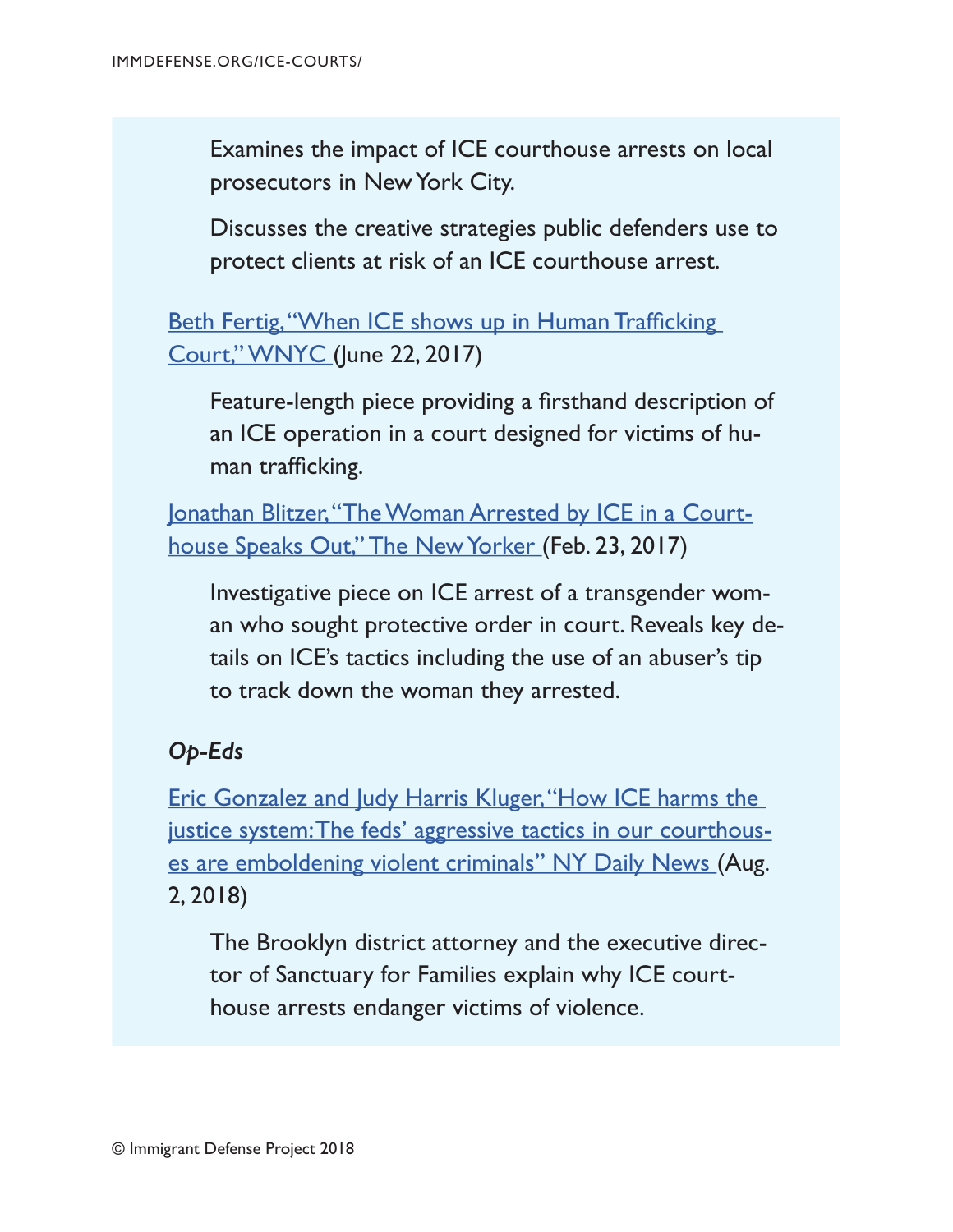[Sen. Marisol Alcantara and Assemblywoman Michaelle Solag](https://www.cityandstateny.com/articles/opinion/opinion/new-york-ice-protect-our-courts.html)[es, "New York Should Protect Its Courts from ICE" City and](https://www.cityandstateny.com/articles/opinion/opinion/new-york-ice-protect-our-courts.html)  [State \(](https://www.cityandstateny.com/articles/opinion/opinion/new-york-ice-protect-our-courts.html)June 20, 2018)

The two sponsors of the Protect Our Courts Act explain why state-level action is necessary to stop ICE.

[Nancy Morawetz and Lindsay Nash, "Get ICE Out of N.Y.'s](http://www.nydailynews.com/opinion/ice-n-y-s-courtrooms-article-1.3777389)  [Courtrooms" NY Daily News](http://www.nydailynews.com/opinion/ice-n-y-s-courtrooms-article-1.3777389) (Jan. 25, 2018)

Two law professors make the case for why state courts can and should implement court rules requiring ICE to have a judicial warrant or court order before executing a courthouse arrest.

[César Cuauhtémoc García Hernández, "ICE's Courthouse](https://www.nytimes.com/2017/11/26/opinion/immigration-ice-courthouse-trump.html)  [Arrests Undermine Democracy," New York Times](https://www.nytimes.com/2017/11/26/opinion/immigration-ice-courthouse-trump.html) (Nov. 26, 2017)

"[A]rrests at courthouses don't just derail the lives of the unsuspecting people who are detained, they threaten the very operation of our judicial system. Such arrests scare people away from the courts, keeping them, for example, from testifying at trials or seeking orders of protection. By using this tactic, the nation's lead immigration law enforcement agency is undermining a pillar of our democracy."

#### *Social Media Sample Tweets*

[Immigrant Defense Project:](https://twitter.com/ImmDefense/status/938835557630722048) We are here at the rally in NYC with so many other New Yorkers calling for **#ICEOutof-**[Courts!](https://twitter.com/hashtag/ICEOutofCourts?src=hash)